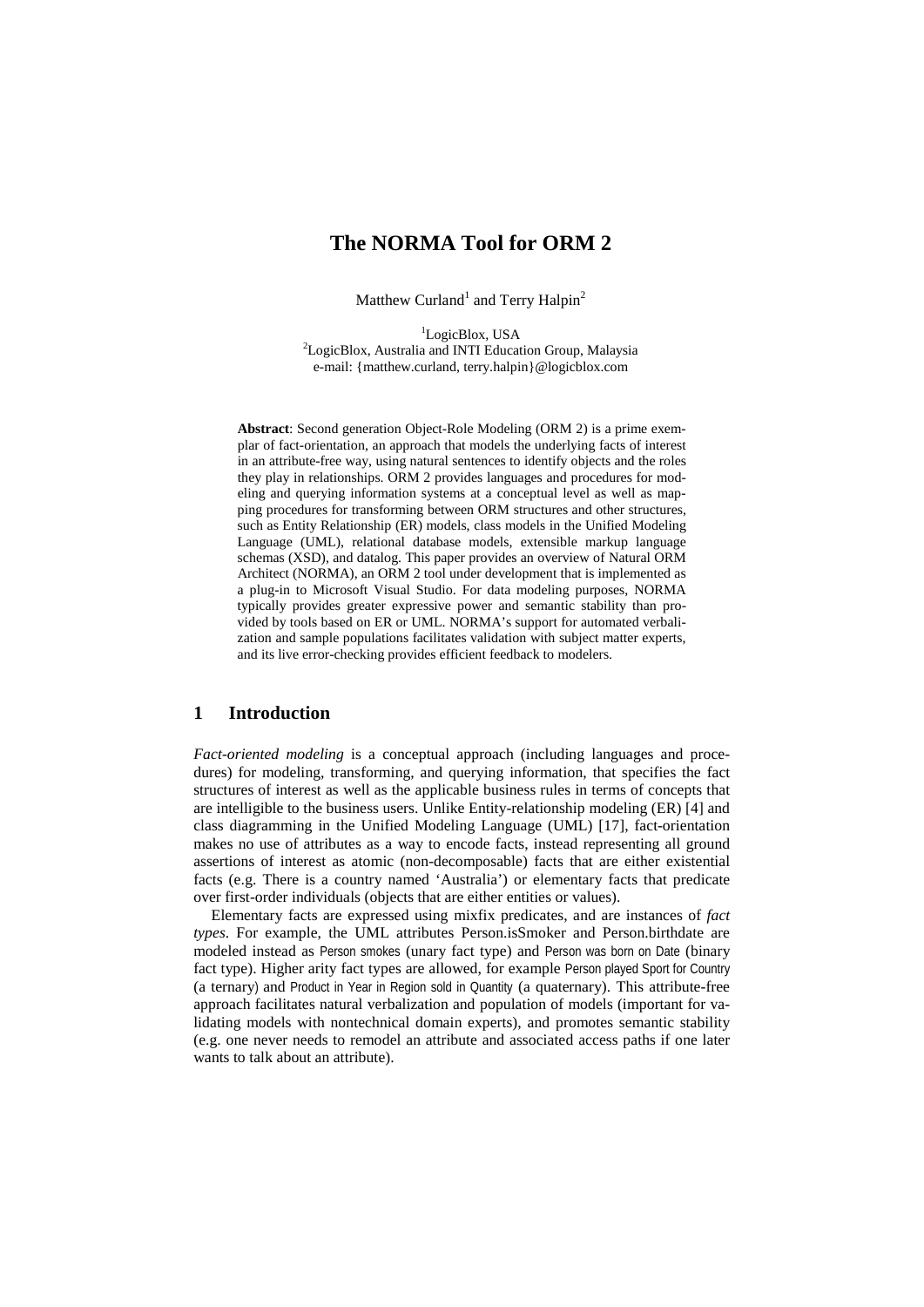Business rules are modeled as *constraints* or *derivation rules* that apply to the relevant business domain. Alethic constraints restrict the possible states or state transitions of fact populations (e.g. **No** Person is a parent of **itself**), while deontic constraints are obligations that restrict the permitted states or state transitions of fact populations (e.g. **It is obligatory that each** Doctor is licensed to practice). Derivation rules enable some facts or objects to be derived from others.

Fact-oriented modeling approaches include *Object-Role Modeling* (*ORM*) [\[8\]](#page-7-0), Cognition-enhanced Natural Information Analysis Method (CogNIAM) [\[15\]](#page-7-1), the Predicator Set Model (PSM) [\[13\]](#page-7-2), and Fully-Communication Oriented Information Modeling (FCO-IM) [1]. The Semantics of Business Vocabulary and Business Rules (SBVR) initiative is fact-based in its use of attribute-free constructs [\[18\]](#page-7-3). For an overview of fact-oriented modeling approaches, including history and research directions, see [\[7\]](#page-7-4).

Since the 1970s, various tools have been developed to support fact-orientation. Early tools based on NIAM include IAST and RIDL\* (based on the RIDL language [14]). CogNIAM is currently supported by Doctool. FCO-IM is supported by the Case Talk tool. Related ontology tools include DOGMA Studio and Collibra. ORM tools began with InfoDesigner, which later evolved into InfoModeler, VisioModeler, and the ORM Source Model solution in Microsoft Visio for Enterprise Architects. ActiveQuery [3] is an ORM conceptual query tool released as a companion to InfoModeler.

More recently, a number of tools have been developed based on second generation ORM (*ORM 2*) [\[6\]](#page-7-5). These include *Natural ORM Architect (NORMA)*, ActiveFacts [12], and ORM-Lite. For data modeling purposes, the ORM 2 graphical notation is far more expressive than UML's graphical notation for class diagrams, and is also much richer than industrial ER notations. A detailed summary of the ORM 2 graphical notation is accessible at http://www.orm.net/pdf/ORM2GraphicalNotation.pdf. A thorough treatment of the theory and practice of ORM 2 may be found in [\[11\]](#page-7-6).

The rest of this paper provides an overview of the NORMA tool, and is structured as follows. Section 2 summarizes the main components of NORMA. Section 3 illustrates some important capabilities of NORMA. Section 4 provides details of the implementation architecture. Section 5 summarizes the main contributions and outlines future research directions.

## **2 Overview of NORMA**

NORMA is implemented as a plug-in to Microsoft Visual Studio. Most of NORMA is open-source, and a public domain version is freely downloadable [16]. A professional version of NORMA is also under development. Fig. 1 summarizes the main components of the tool. Users may declare ORM object types and fact types textually using the Fact Editor, or drag new elements off the toolbox. New model components are added to the conceptual model and displayed with graphical shapes on one or more ORM diagrams The Model Browser tool window also provides a hierarchical view of all model components. Sample object and fact instances may be entered in tabular format in the Sample Population Editor.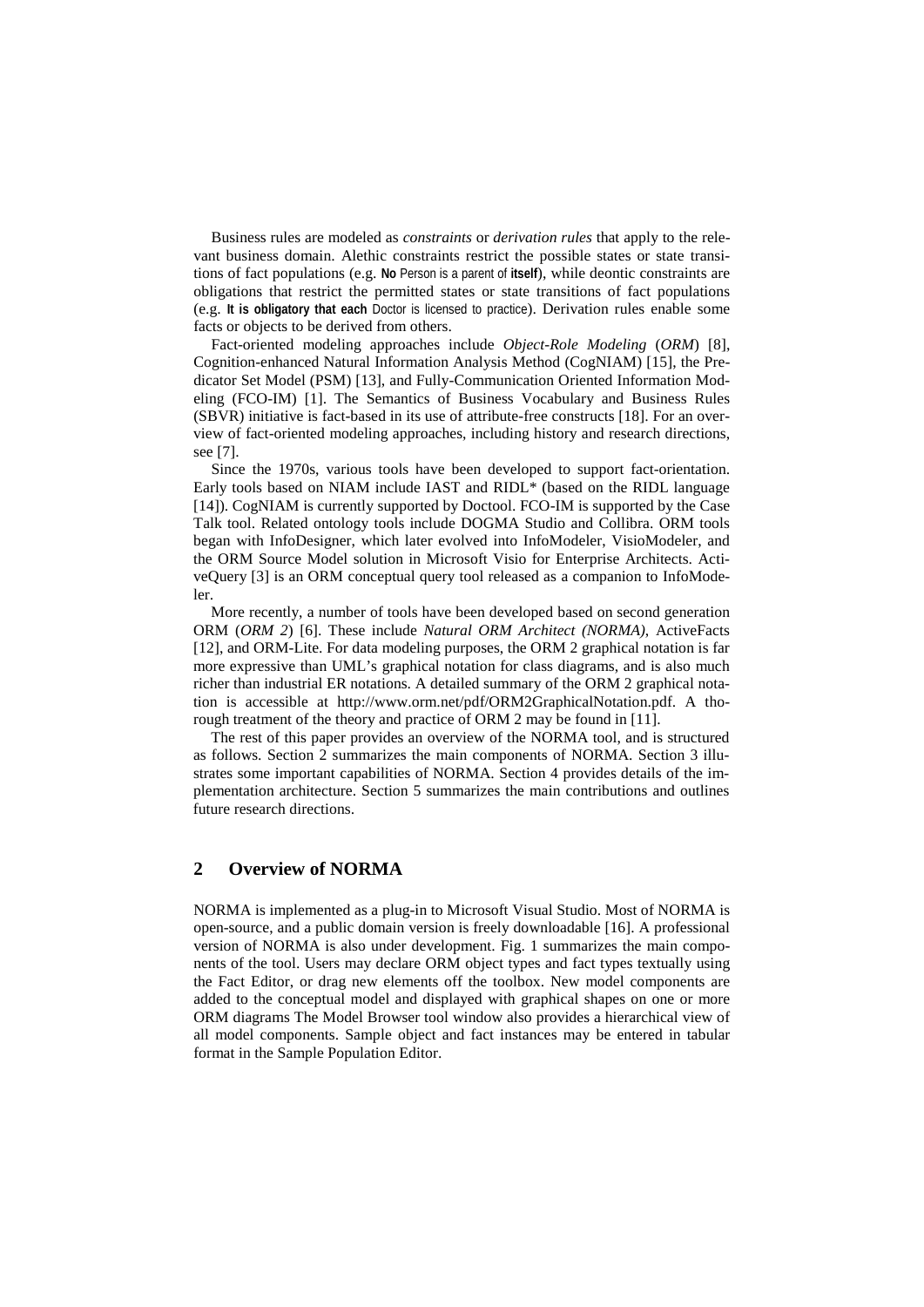

**Fig. 1.** Main components of NORMA

Currently, ORM constraints must be entered in the ORM diagrammer or the Properties Window. These constraints are automatically verbalized in FORML (Formal ORM Language), a controlled natural language that is understandable even by nontechnical people. Our modeling team at Logicblox recently extended the Model Browser to enable derivation rules for both fact types and subtypes to be formally captured and stored in a rules component of the conceptual model based on the role calculus [5]. These derivation rules are also automatically verbalized.

Using mappers, ORM schemas may be automatically transformed into various implementation targets, including relational database schemas for popular database management systems (SQL Server, Oracle, DB2, MySQL, PostgreSQL), datalog, .NET languages (C#, VB, etc.), and XML schemas. A Relational View extension displays the relational schemas in diagram form. The semantics underlying relational columns can be exposed by selecting them and automatically verbalizing the ORM fact types from which they were generated. An import facility can import ORM models created in some other ORM tools, and can reverse engineer relational schemas in SQL Server into ORM schemas. Import from further sources is planned.

Other components facilitate navigation and abstraction. For example, multiple concurrent windows viewing the same model allow shapes to be copied between diagrams, the ORM Diagram Spy and hyperlinks in the Verbalization Browser allow rapid navigation through a model, and the ORM Context Window automatically displays the global schema neighborhood of a selected ORM element.

### **3 Examples of Some NORMA Features**

Feedback from industrial practitioners indicates that *automated verbalization* support is one of the most useful features of NORMA. Fig. 2 shows a screen shot from NORMA illustrating verbalization of a join subset constraint.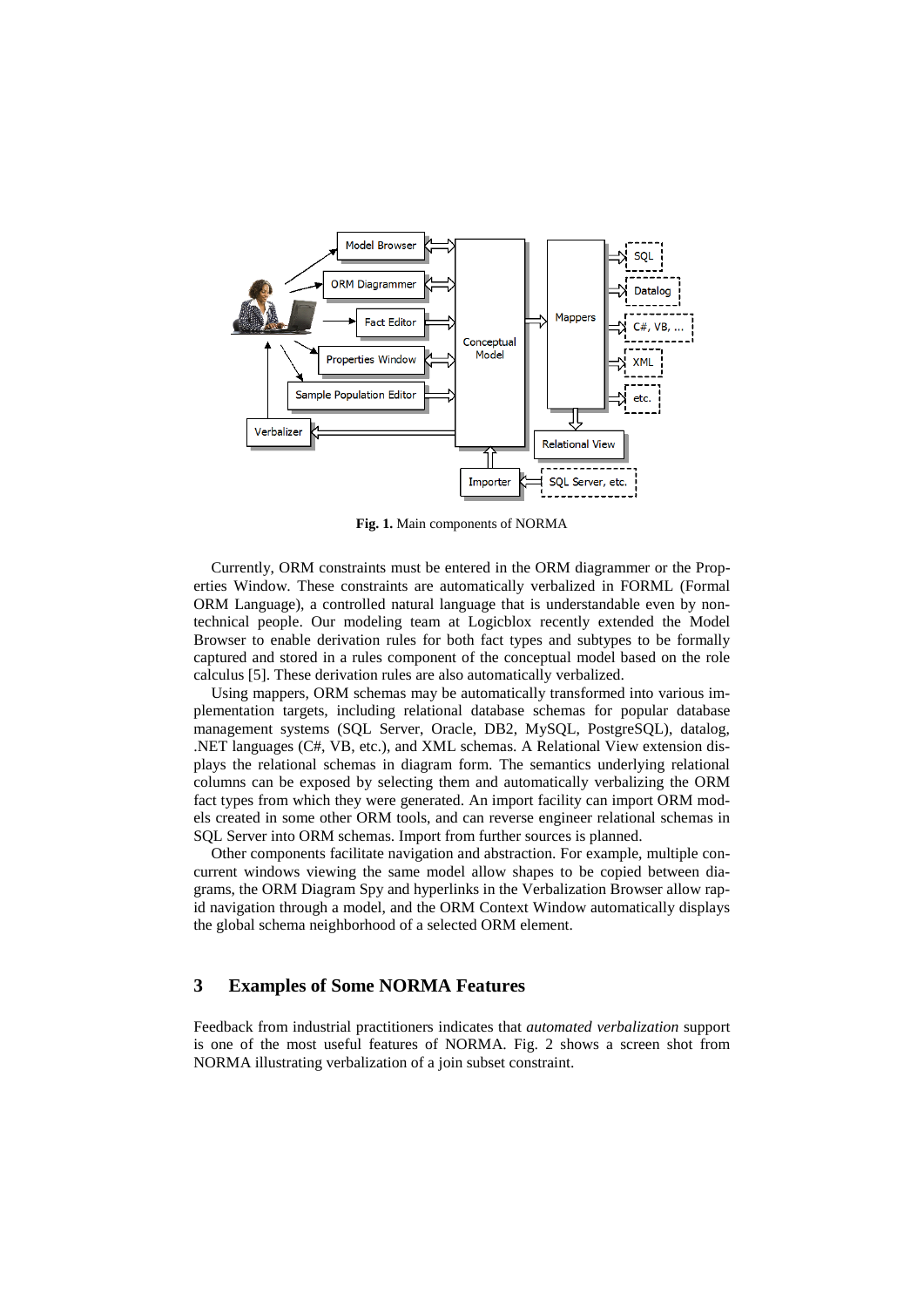

**Fig. 2.** NORMA screenshot showing verbalization of a join-subset constraint

Here we have three binary fact types: Advisor serves in Country; Advisor speaks Language; Language is used by Country. Entity types are shown as named, soft rectangles with their reference mode in parenthesis. Logical predicates are depicted as a named sequence of role boxes connected to the object types whose instances play those roles. The bar over each predicate depicts a spanning uniqueness constraint, indicating that the fact types are *m:n*, and can be populated with sets of fact instances, but not bags.

The circled "⊆"connected by dashed lines to role pairs depicts a subset constraint. When the constraint shape is selected, NORMA displays role numbers to highlight the role sequence arguments to the constraint. In this example, the set of advisor-country instances of the role-pair  $(1.1, 1.2)$  are constrained to be a subset of the set of advisorcountry instances populating the role-pair (2.1, 2.2) projected from the role path from Advisor through Language to Country. In passing through Language, a conceptual inner join is performed on its entry and exit roles, so this is an example of a join-subset constraint. The meaning of the constraint is clarified by the verbalization shown at the bottom of Fig. 2. Because every aspect of an ORM model can be automatically verbalized in such a high level language, non-technical domain experts can easily validate the rules without even having to see or understand the diagram notation.

A feature of NORMA that is especially useful to modelers is its *live error checking* capability. Modelers are notified immediately of errors that violate a metarule that has been implemented in the underlying ORM metamodel. Fig. 3 shows an example where the subset constraint is marked with red fill because it is inconsistent with other constraints present. In this case, the committee role of being chaired is declared to be mandatory (as shown by the solid dot on the role connection), while the committee role of including a member is declared to be optional. But the subset constraint implies that if a committee has a chair then it must have that person as a member. So it is impossible for the two fact types to be populated in this situation. NORMA not only detects the error but suggests three possible ways to fix the problem.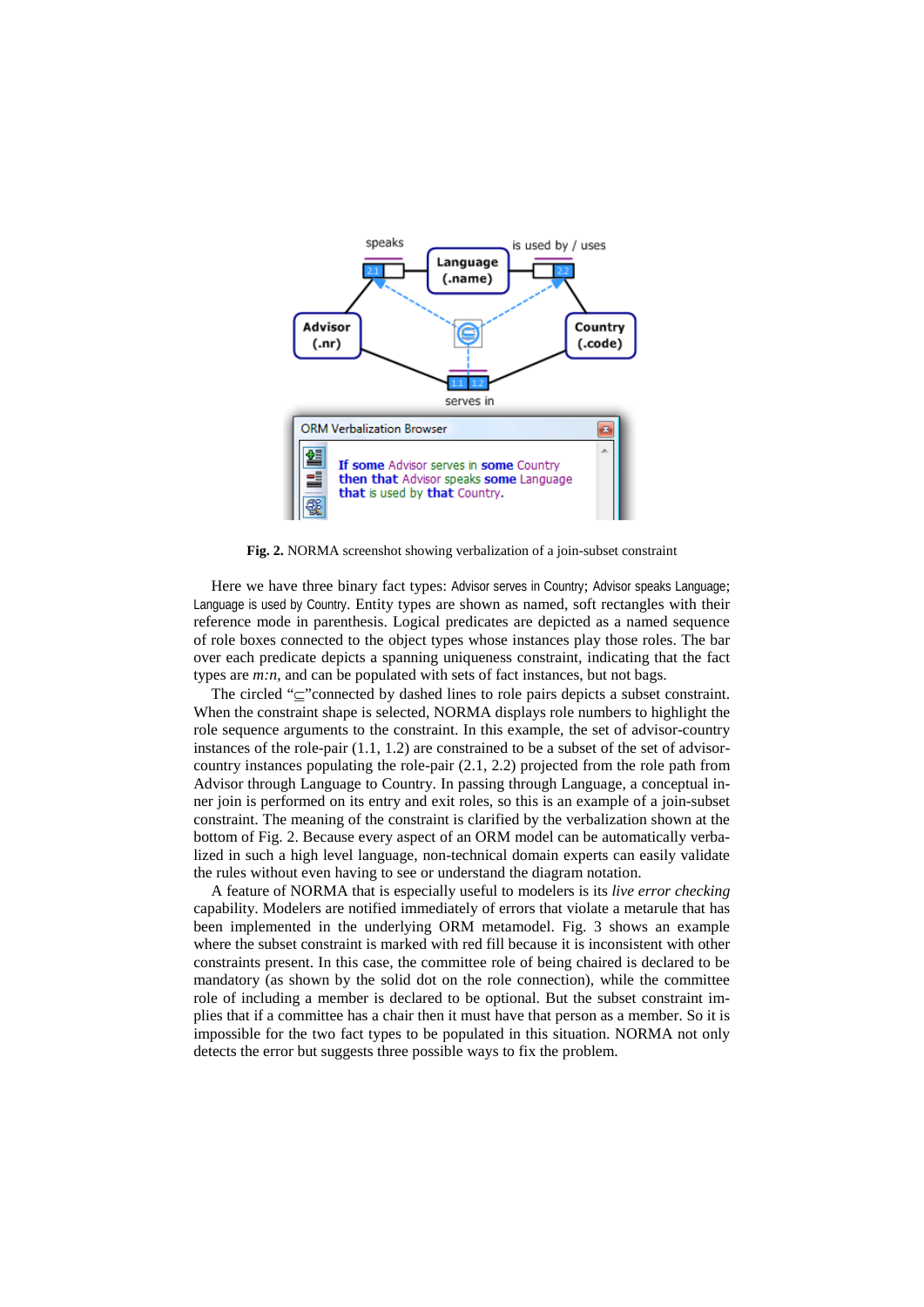

**Fig. 3.**

Fig. 4 illustrates a very simple example of *mapping* from ORM to a relational schema as well as a datalog schema. For a detailed discussion of a much more complex example, as well as comparisons with ER and UML, see [\[9\]](#page-7-7).



**Fig. 4.** Simple example of mapping an ORM schema to a relational schema and datalog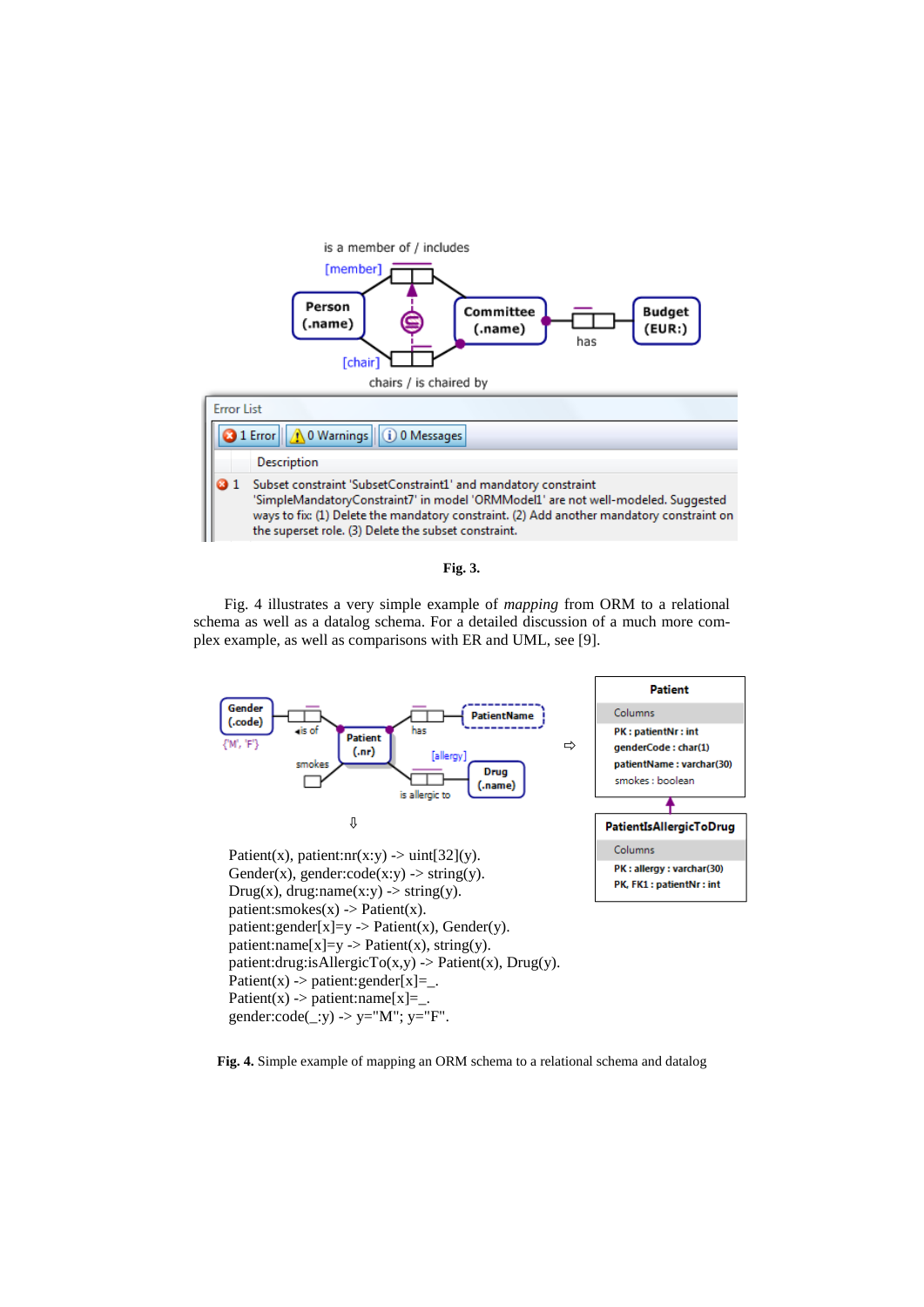#### **4 Implementation**

The NORMA designer is built primarily on the Domain Specific Language (DSL) Toolkit from the Visual Studio SDK, as well as general Visual Studio extension points. The implementation of NORMA adds multiple framework services to DSL to enable a highly modularized and extensible system. Extension points are available for file importers, additional DSL models and designers that interact with the core NORMA models, and extension points for artifact generation. All core NORMA components have exactly the same architecture as the extension models, except that the core models cannot be removed from the list of current extensions.

DSL was chosen because it was a model-driven system, providing for a large percentage of the required code to be generated. The generated code defines a transacted object model with standard notifications that enable responsive secondary model changes in response to atomic changes in the object model. A particularly important feature of DSL is the built-in support for *delete closures*, which provide notifications for elements that are pending deletion but have not yet been detached from the model. Delete closures enable NORMA to minimize the parts of the model that require revalidation in response to a model change, which in turn enables extremely responsive incremental validation irrespective of model size.

The NORMA implementation relies on a number of enhancements to the DSL tooling and runtime components. Most extensions are necessary because many of the DSL supporting SDK components assume that the complete metamodel is known at all times, whereas NORMA makes the opposite assumption—the complete metamodel and associated rules are not known until a model file is opened and the set of extension models are read from the root XML element in the model file. Allowing multiple models also required significantly more flexibility for serialization of NORMA models than for a standard DSL model. The NORMA modeling framework includes multiple extensions to the DSL rules engine to enable compartmentalized model validation that minimizes incremental processing within a model and isolates dependent models from other models that they do not even know are loaded.

Extensions to NORMA can be classified in the following areas:

- 1. *Importers* allow XML data sources with schemas not supported first-hand by the NORMA designers (including older NORMA file formats) to be transformed automatically on load. Most importers are XSLT transformations, although additional wizards can be registered with Visual Studio to first translate a non-XML data source into XML suitable for import.
- 2. *Primary Domain Models* (domain model is a DSL term for a metamodel) are extensions that provide model elements and validation rules for runtime execution inside the designer. Extension models provide schematized XML components and a mapping from the in-memory model to the XML elements, load fixup mechanisms to reach an internally consistent state at load completion, and rules to maintain consistency after the model is loaded. Provided extensions in this category include the core ORM metamodel (*Fact-Type*, *ObjectType*, etc) and the relational metamodel, which contains elements such as *Table*, *Column*, and *ReferenceConstraint*.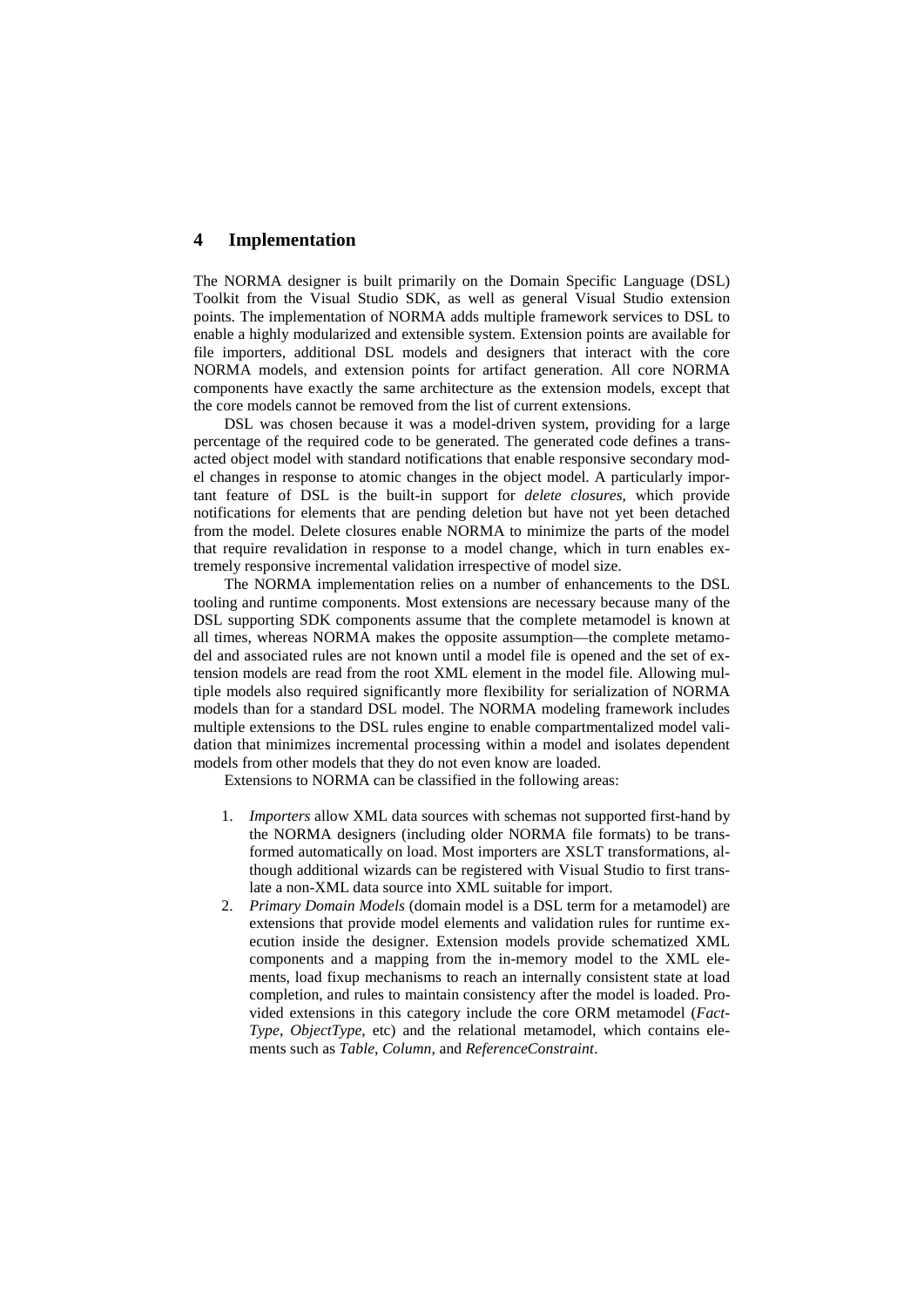- **3.** *Presentation Models* have the same characteristics as primary domain models and are modeled similarly. However, presentation elements are treated as views on the underlying model, not the model itself. The *ORM Diagram* and *Relational View*, along with their contained shapes, are defined in presentation models. A single element from a primary domain model may be associated with multiple presentation shapes.
- **4.** *Bridge Models* are also domain models with the special function of relating two primary domain models. Bridge models consist of relationships between two other models, plus generation settings that control the current relationships between the models. Primary domain models are designed to be standalone so that transformations can be performed in either direction. This allows, for example, an importer to be written for the XML schema of the relational model that is generated directly from a database and has no ORM information. Bridge models enable changes in one primary model to be applied to another loaded standalone model while maintaining the relationships between the source and target.
- **5.** *Shell Components* are views and editors targeting specific parts of an inmemory ORM model, such as the Model Browser and Fact Editor tool windows discussed earlier.
- **6.** *Artifact Generators* produce non-ORM outputs such as DDL, class models, and other implementations mapped from an ORM model. In general, artifact generators are much easier to create than DSL models because generators deal with a static artifact—namely a snapshot of the ORM model in XML form—and do not have to worry about the change management that is the bulk of the implementation cost for domain models. NORMA's generation system supports a dependent hierarchy of generated files based on output format. A single generator can request inputs of both the standard ORM format (with required extensions specified by the generator) and any other formats produced by other registered generators.

 The hierarchical generation process allows analysis to be performed once during generation, and then reused for multiple other generators. NORMA provides XML schemas for all intermediate formats, allowing extension generators to understand and leverage existing work. Some examples of intermediate formats we use are DCIL (relational data constructs), DDIL (XML representation of data-definition constructs, created from the DCIL format), and PLiX (an XML representation of object-oriented and procedural code constructs). These intermediate XML formats are transformed into targetspecific text artifacts. DDIL is directly transformed to either SQL Server or Oracle specific DDL formulations, and PLiX generates C#, VB, PHP, and other languages—all without changing the intermediate file formats.

 Another advantage of the use of well-defined intermediate structures is the ability to modify these structures during artifact generation. For example, attempting to decorate an ORM model with auditing constructs is extremely invasive at the conceptual model level. However, adding auditing columns to each table is a simple transform from DCIL to DCIL with additional columns for each table, with the modified file continuing in the generation pipeline.